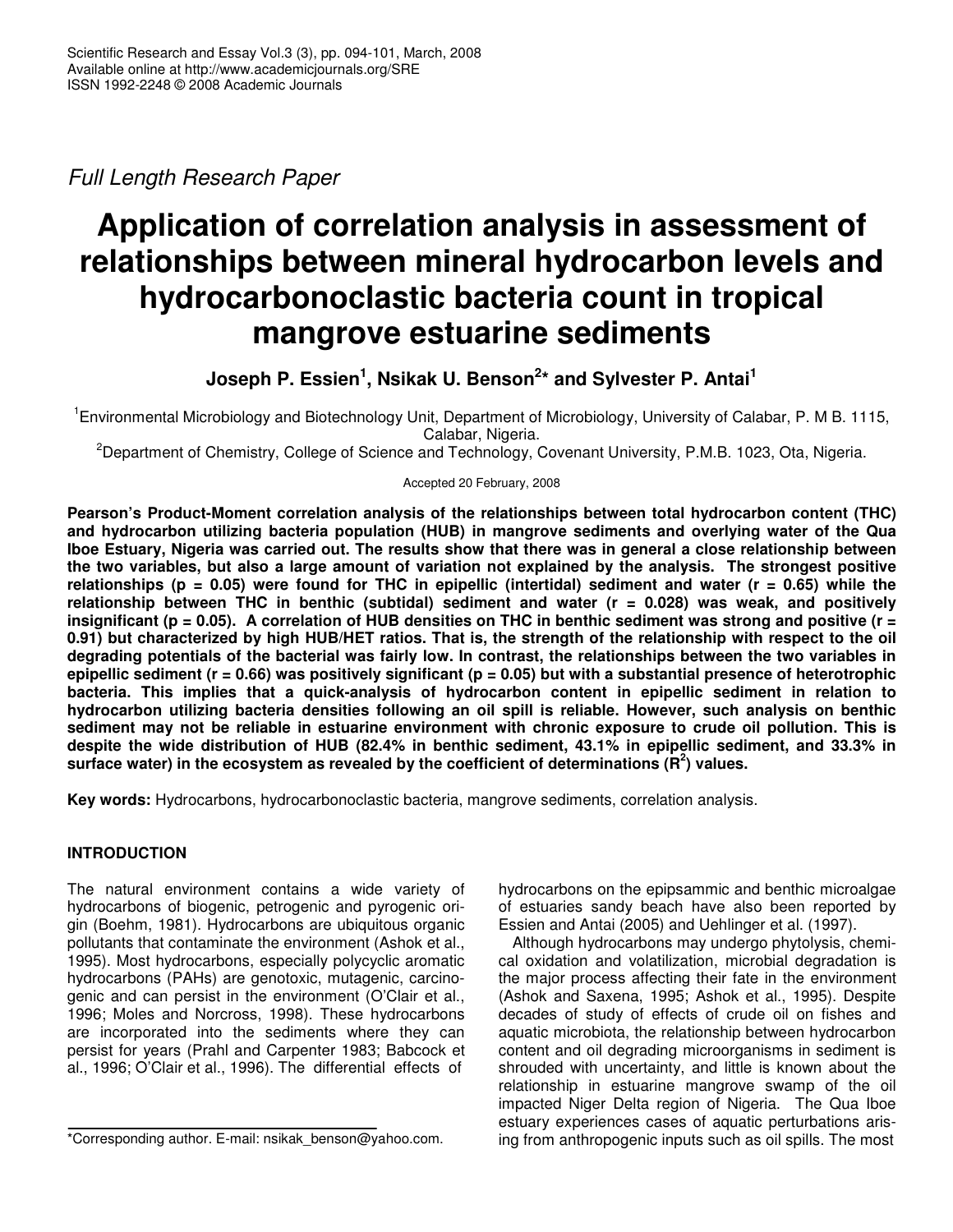recent case of oil pollution occurred on 22nd November, 2003 from a leakage in the estuarine environment (Essien and Antai, 2005). The spillage occurred during the period of our investigation on the relationship between total hydrocarbon content (THC) and counts of hydrocarbon utilizing bacteria (HUB) in the pelagic water column, intertidal (epipellic) and subtidal (benthic) sediments of the Qua Iboe Estuary mangrove swamp. This information is needed for optimizing environmental monitoring programs in the Niger Delta of Nigeria.

#### **MATERIALS AND METHODS**

#### **Study area**

The Qua Iboe Estuary, (Figure 1) a mesotidal estuary is located in the coastal zone of Nigeria. The estuary lies within latitude 4° 30' to 4° 45' N and longitude 7° 31' to 8° 00'E. Although sandy beaches are known to develop in some portions of the estuary, most of them are fringed with tidal mud flats and oligotrophic mangrove swamp (Essien and Ubom, 2003). The estuary constitutes a major inlet into the land and is often utilized by the inhabitants of the oil producing communities of the Niger Delta as the main transport route. It is a multi use resource with fishery as the most dominant. The estuary also serves as the receiving water body for domestic and industrial wastes especially petrochemical wastes.

### **Sampling**

Monthly sampling of the intertidal (epipellic) and subtidal (benthic) sediments, and the overlying surface water was carried out during the wet (June 2003 - September, 2003) and dry (November 2003 - February 2004) seasons. A short core sampler was used to retrieve epipellic sediment with undisturbed sediment-water interfaces. Subtidal or benthic sediment samples were obtained with the aid of a Shipek grab sampler. During each sampling, samples were obtained from different locations, homogenized and the subsamples carefully transformed into clean glass containers, and preserved in ice-cooled boxes. All water samples were collected from the surface (10 - 25 cm) in sterile glass bottles. The containers were opened to fill and closed below the water. All containers were rinsed at least three times with the water being sampled before collection.

Both samples were transported to the laboratory for analysis. A total of 72 samples, comprising 24 samples, each of water, epipellic and benthic sediments were collected and analyzed within 12 h of collections.

#### **Determination of total hydrocarbon contents of sediments and water samples**

Analysis for total hydrocarbons content (THC) followed a standard procedure (APHA 1998; Radojevic and Bashkin, 1999). Samples for total hydrocarbon analysis were serially extracted with 100 mL methyl isobutyl ketone (MIBK) analar grade and the extracts allowed to settle. Each extract was centrifuged for 5 min and decanted. The volumes of the supernatant were reduced to about 5 ml over a rotary evaporator maintained at 20°C. For the determination of total hydrocarbon content, a Gas Chromatograph was employed, using 1  $\mu$ L of aliquot of each extract and the total peaks obtained were converted to weight using hydrocarbons

standard calibration (FEPA, 2001). Duplicates and method blanks were treated identically using the same reagents to test for the precision, accuracy and reagent purity used in the analytical procedures.

#### **Enumeration of heterotrophic and hydrocarbon utilizing bacteria**

The counts of heterotrophic bacteria (HET) and Hydrocarbon utilizing bacteria (HUB) in the sediment and water samples were enumerated by the pour plate and surface spreading techniques respectively (Harrigan and McCance, 1990) using diluents prepared with 25% Ringer's solution and cultured in nutrient agar (Difco) and oil-mineral salt medium (MSM). The media were supplemented with cycloheximide (100 µg/ml and benomyl (50 µg/ml) to prevent fungal growth (Kinkel et al*.*, 1995). The crude oil used was sterilized by millipore (0.45  $\mu$  pore size), filtered and stored in sterile bottles. 1 ml quantities of each dilution were prepared and incubated at  $28 + 2^{\circ}C$ for 5 days. At the end of incubation, counts were performed on culture plates, which showed counts between 30 and 300 colonies (Harrigan and McCance, 1990; Amadi and Braide, 2003). This method has previously been adopted by Antai and Mgbomo (1989) Ijah and Ukpe (1992), Itah and Essien (2001), Essien et al. (2003) and Itah and Essien (2005).

#### **Correlation analysis**

The relationship in THC between the pelagic column and sedimenttary habitats was determined. Also calculated was the extent to which hydrocarbonoclastic bacteria densities were related to different hydrocarbon measurements. These were evaluated with Pearson's correlation analysis.

Correlation analyses were performed with the Analyze–It + General 1.73 statistical software®. To establish the relationship between total hydrocarbon content and counts of hydrocar-bonoclastic bacteria in sediments, Pearson Product-Moment correlation (r) analyses were done on Log-transformed estimates of densities of hydrocarbon utilizing bacteria (Log CFU/g) at P<0.05. The coefficient of determinations  $(R^2)$  was also computed to determine the extent of distribution (Pearson and Hartley, 1958) of the hydrocarbon and hydrocarbon utilizing bacteria in sediments. The values are reported in percentages of  $\overline{\mathsf{R}}^2$ .

# **RESULTS AND DISCUSSION**

Results presented in Table 1 revealed a THC range of 1.01 to 8.34 mg/kg in the mangrove swamp water. Higher values of THC were recorded for the epipellic and benthic sediments. This may be ascribed to the physicochemical properties of sediments, which give the hydrocarbons a strong affinity for particulate or organic matter. Therefore, sediments can form a sink for hydrocarbons.

Although hydrocarbons have a tendency to be absorbed on sediments, it is obvious that one important routes of exposure for sediments fauna and flora is via the interstitial water (Law, 2000). This implies that pelagic, marine and brackish water organisms such as fish receive the hydrocarbon exposure direct from the water phase. Therefore, analyzing the THC of the surface water is vital in the evaluation of risk associated with exposure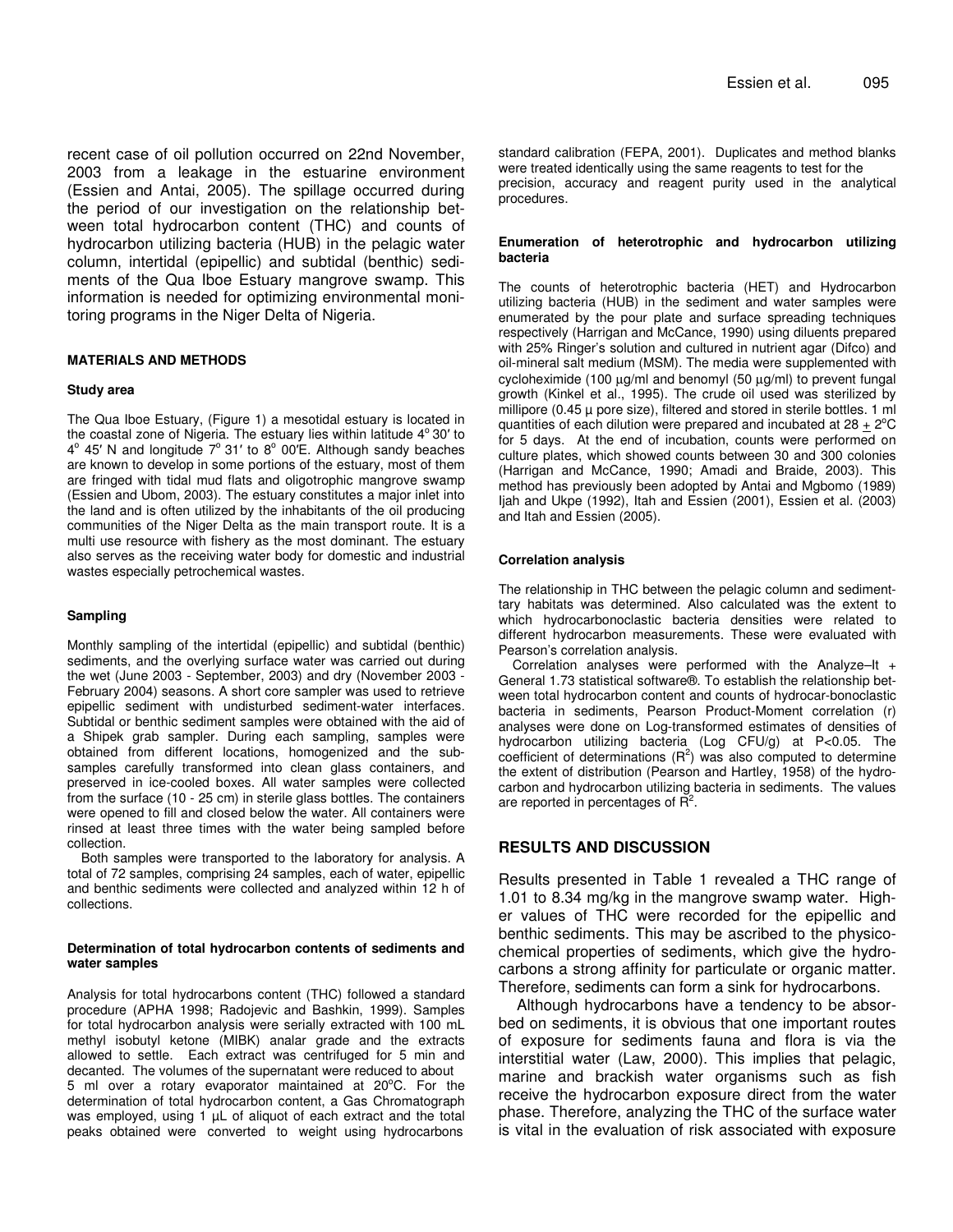

**Figure 1.** Map of the Niger Delts region of Nigeria showing the Iwo-Okpom, Upenekang and Mkpanak sampling sites within the Qua Iboe Estuary. Inset: Map of Nigeria showing the study area.

exposure via this route (Law et al., 1997).

In line with this attribute, high levels of hydrocarbons were detected in the intertidal and subtidal sediments of the mangrove ecosystem. The levels ranged from 18.01 to 210.23 mg/kg dry w.t. of intertidal sediment, with significantly higher values in samples collected in December

/January, suggesting a kind of seasonal effect on total hydrocarbon content in intertidal sediment (Table 2), and similarly from 5.00 to 210 mg/kg of subtidal sediment (Table 3). The various hydrocarbon levels showed distinct variations, with higher values in the epipellic sediment during the rainy season. This may be ascribed to in-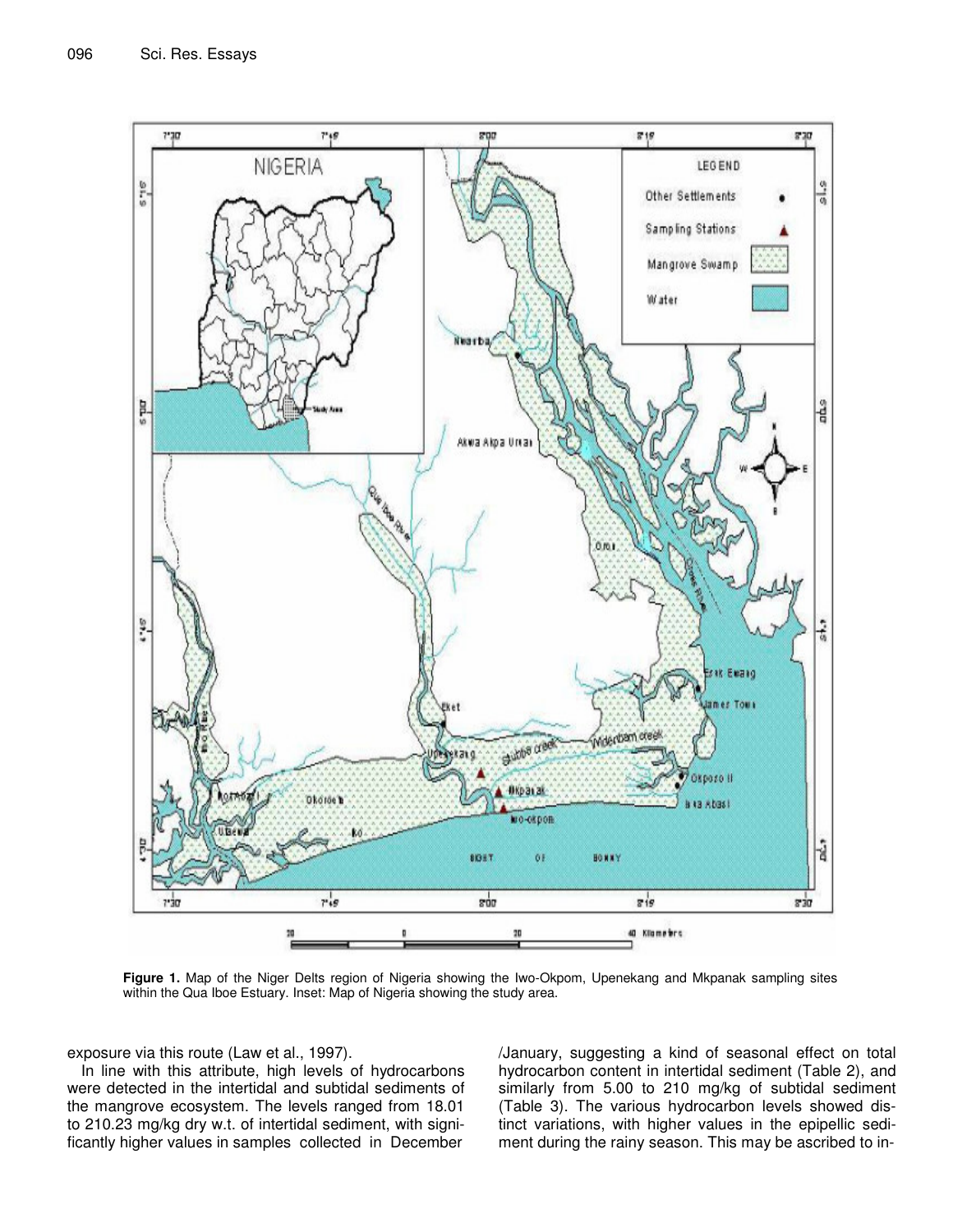

**Figure 2.** Relationship between THC level in surface water and sediment of the Qua Iboe estuary mangrove swamp.

crease in anthropogenic sources of pollutants carried in runoff in addition to biogenic hydrocarbons emanating from the waxy coatings of the forest leaves (Boehm, 1981). Much more THC were found in the sediments.

As depicted in the correlation plots, a positive and significant ( $p = 0.05$ ) relationship was observed between THC in epipellic and surface water  $(r = 0.65)$  (Figure 2a) and also between THC in benthic and epipellic sediments  $(r = 0.54)$  (Figure 2b). But a positive but or insignificant  $(p = 0.05)$  relationship was established between THC in benthic and surface water  $(r = 0.028)$  (Figure 2c). It is therefore suggestive that the levels of THC in surface water and benthic sediment in estuarine ecosystem are seriously influenced by its concentration in the intertidal sediment. This confirms that the bottom sediment is a sink of organic pollutants. Such pollutants may be present in the bottom sediment without being detected in the overlying surface water. The highest levels of THC were recorded in December, 2003 and January, 2004 respectively during dry season, for the intertidal and subtidal sediments. These occurred after the November 22, 2003 crude oil spillage from a facility of an oil company located within the estuarine environment. The impact was immediately noticed (within 3 weeks) in the tidal mudflats as reflected by the high HUB/HET ratio recorded in December, 2003, but much later (7 weeks) in the bottom sediment. The bottom depth may influence this and longer time required for the transportation (via water column) and deposition of oil pollutants at the bottom sediment. The high HUB/HET ratio recorded in benthic sediment may be associated with the slow oil degrading activities of the oil degraders despite the presence of crude oil.

Low hydrocarbon utilizing bacteria / heterotrophic bacteria (HUB/HET) ratios were recorded for the epipellic sediment (Table 2). This may be due to proliferation of heterotrophic bacteria. Increase in the activities of the oil degraders in the oxic intertidal sediment would definitely enhance the growth of the non-oil degraders. This implies that low HUB/HET ratio is an indication of high microbial activities and plausibly ''a hasten'' natural remediation after crude oil pollution. On the other hand the high HUB/HET ratios recorded for the benthic sediment (Table 3) may be associated with low heterotrophic activities of oil degraders in the near "hypoxic" bottom sediment even with the presence of crude oil. It indicates that the bottom sediment harbour high number of culturable bacterial populations with low potential for oil degradation or a high preference for other substrates (Bachoon et al*.*, 2001). Such obvious low density of heterotrophic bacteria signifies stress. Such stress could be attributed to the low dissolved oxygen level and anoxic condition in bottom sediment. This raised the question of the efficiency of microbial degradation of persistent hydrocarbons in subtidal sediments. The efficiency depends on the needs and the ability of microorganisms to utilize the hydrocarbon, the favourable oxidation mechanism involved or the type of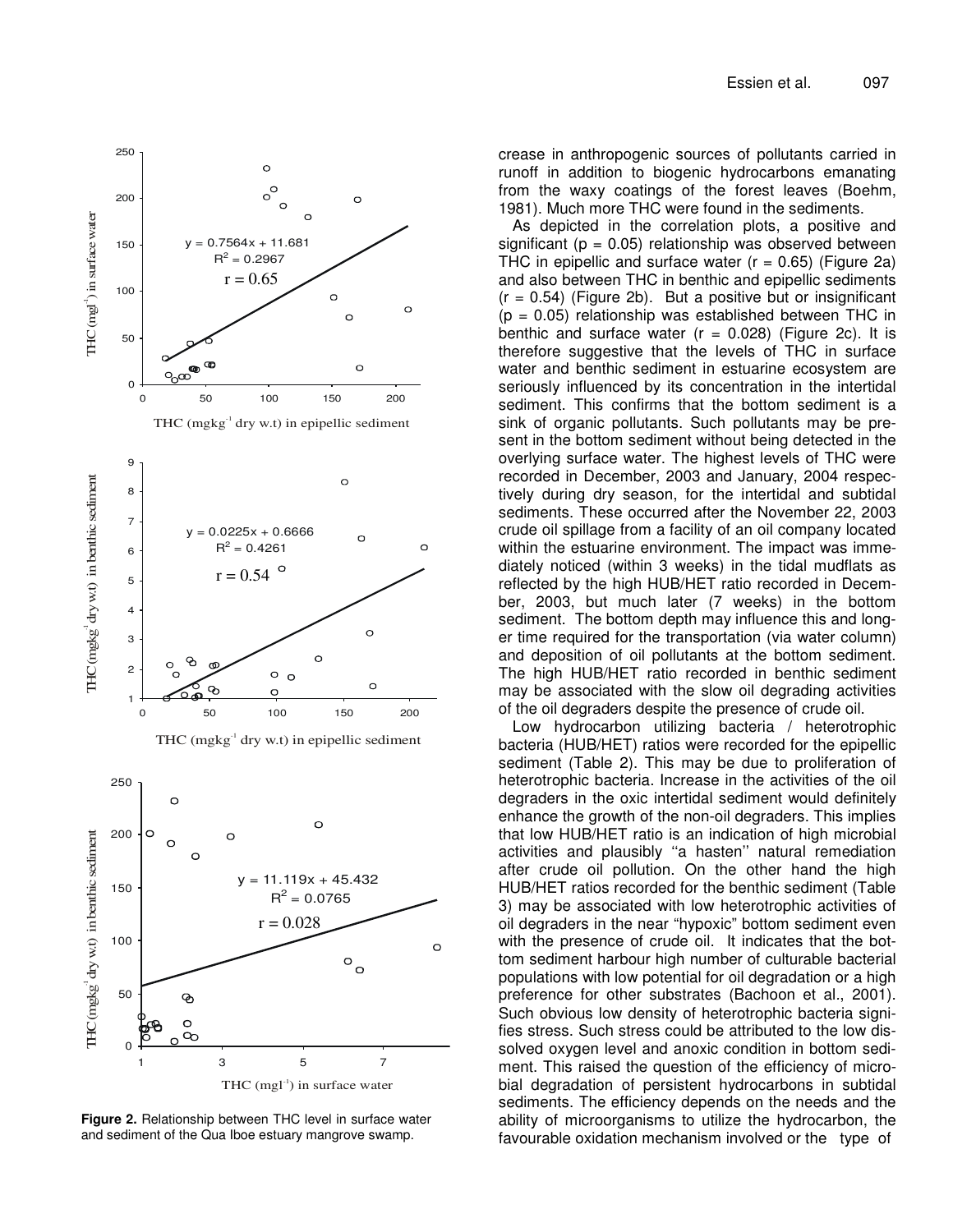

**Figure 3**. Relationships between total hydrocarbon content (THC) and hydrocarbon utilizing bacteria (HUB) in surface water, epipellic and benthic sediments of the Qua Iboe estuary mangrove swamp.

organism present that can utilize the hydrocarbons (Ibiebele and Braide, 1987).

The hydrocarbon utilizing bacteria (HUB) counts did not exhibit a linear relationship with THC concentrations in mangrove sediments and water samples (Figure 3). This non-linearity between HUB and THC has been reported by Atlas (1981), Amadi and Braide (2003) and Gruttner and Jensen (1983). However, the high concentrations of hydrocarbons recorded in sediments during the dry season (between December, 2003 and February, 2004) and high counts of hydrocarbon utilizing bacteria suggest a response of the microbial population in the environment to seasonal variation. The relationships were positively very significant ( $r = 0.91$ ,  $p < 0.05$ ) in benthic sediment. A positive significant relationship was also recorded between THC and HUB in epipellic sediment  $(r = 0.66)$ , and surface water ( $r = 0.58$ ). The latter may be attributed to tidal influence. The coefficient of the determinations  $(R<sup>2</sup>)$  also revealed that the distribution of oil degraders in the mangrove ecosystem was more extensive in the benthic sediment (82.40%) than in the epipellic sediment (43.06%) and surface water (33.30%).

# **Conclusion**

Intertidal (epipellic) and subtidal (benthic) sediments in riverine lacustrine and palustrine biotopes are long-term repositories of the residues which petroleum hydrocarbon release to the environment.

Statistical analyses of results obtained from the present study have revealed a positive and significant relationship between the densities of hydrocarbon utilizing bacteria and hydrocarbon contents in intertidal sediments. The relationship although significantly positive, was characterized with high HUB/HET ratios in subtidal sediment. Previous or cumulative loads of slow-degrading hydrocarbons would certainly hamper the relationship. This raises doubts on the reliability of this attribute as indicator of crude oil impact on benthic sediment in a tropical estuarine ecosystem repeatedly exposed to crude oil spillages. The concept may be quite useful in a quick and short-term assessment of impact on intertidal sediment; however any delay in the monitoring exercise may affect the quality of results. Similarly, the values of THC, HUB, HET and ratio of HUB/ HET are influenced by seasonal variations and period of sample collection. This is because THC-HUB relationship may be affected by other factors (evaporation, dissolution and photo-oxidation) responsible for the removal of oil in a natural ecosystem. But in subtidal or benthic sediment the THC-HUB relationship may not be reliable in ecosystems frequently contaminated with crude oil.

## **ACKNOWLEDGEMENTS**

The authors gratefully acknowledge Dr. Monday U.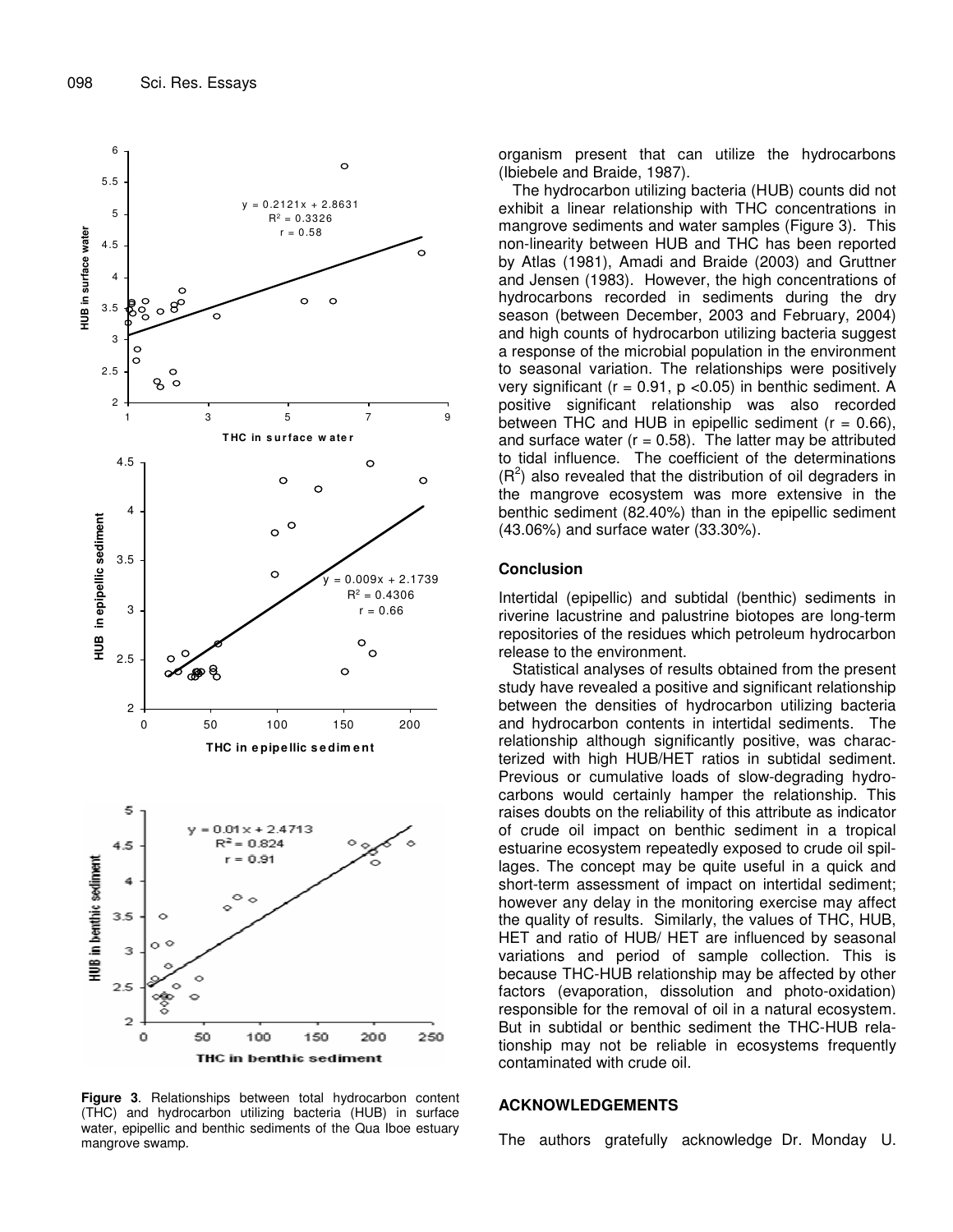| Time/No. of samples     | <b>THC</b> | <b>HUB</b>          | <b>HET</b>           | HUB/HET-ratio x100 |
|-------------------------|------------|---------------------|----------------------|--------------------|
| June 2003 - THC 1       | 2.14       | $3.1x10^{3}$        | 1.4x10 <sup>4</sup>  | 22.10              |
| $-$ THC 2               | 1.82       | $2.8x10^3$          | 2.4x10 <sup>4</sup>  | 11.70              |
| $-$ THC 3               | 1.01       | $1.9x10^3$          | $3.1x10^{4}$         | 6.10               |
| July 2003 - THC 4       | 1.42       | $2.3x10^3$          | $2.4x10^5$           | 0.90               |
| $-$ THC 5               | 2.31       | $4.1x10^{3}$        | $3.4x10^{5}$         | 1.20               |
| $-$ THC 6               | 2.14       | 3.6x10 <sup>3</sup> | $4.2x10^5$           | 0.90               |
| Aug. 2003 - THC 7       | 1.09       | $4.1x10^{3}$        | $4.4x10^{5}$         | 0.90               |
| $-$ THC 8               | 1.02       | $3.1x10^{3}$        | $4.6x10^{5}$         | 0.70               |
| $-$ THC 9               | 1.42       | $4.2x10^3$          | $4.4x10^{5}$         | 1.00               |
| Sept. 2003 - THC 10     | 1.10       | $3.8\times10^3$     | $4.3x10^{5}$         | 0.90               |
| $-$ THC 11              | 1.12       | $2.7x10^3$          | $6.3x10^{5}$         | 0.40               |
| $-$ THC 12              | 1.34       | $3.1x10^{3}$        | $3.5x10^5$           | 0.90               |
| $-$ THC 13<br>Nov. 2003 | 1.24       | $7.1x10^2$          | 1.7x10 <sup>4</sup>  | 4.20               |
| $-$ THC 14              | 2.11       | $3.12x10^2$         | 2.1x10 <sup>4</sup>  | 1.50               |
| $-$ THC 15              | 2.20       | $2.10x10^{2}$       | $1.9x10^4$           | 1.10               |
| Dec. 2003 - THC 16      | 8.34       | $2.4x10^4$          | $6.2x10^{4}$         | 0.40               |
| $-$ THC 17              | 6.42       | $5.7x10^{3}$        | 2.7x10 <sup>4</sup>  | 21.10              |
| $-$ THC 18              | 6.11       | $4.2x10^3$          | 5.7x10 <sup>4</sup>  | 7.40               |
| Jan. 2004 - THC 19      | 5.40       | $4.2x10^{3}$        | $1.08x10^{4}$        | 38.90              |
| $-$ THC 20              | 2.34       | $6.0x10^{3}$        | $2.31x10^{4}$        | 26.80              |
| $-$ THC 21              | 3.21       | $2.4x10^{3}$        | 2.2x10 <sup>4</sup>  | 10.90              |
| $-$ THC 22<br>Feb. 2004 | 1.82       | $1.8x10^2$          | $7.21 \times 10^{4}$ | 2.00               |
| $-$ THC 23              | 1.72       | $2.2x10^2$          | $5.6x10^{4}$         | 0.40               |
| $-$ THC 24              | 1.21       | $4.7x10^2$          | 7.2x10 <sup>4</sup>  | 0.60               |

**Table 1.** Total hydrocarbon contents and hydrocarbonoclastic bacteria counts in surface water samples from the Qua Iboe Estuary mangrove swamp.

**Table 2.** Total hydrocarbon contents and hydrocarbonoclastic bacteria counts in epipellic sediment samples from the Qua Iboe Estuary mangrove swamp.

| Time/No. of samples           | <b>THC</b> | <b>HUB</b>   | <b>HET</b>   | HUB/HET-ratio x100 |
|-------------------------------|------------|--------------|--------------|--------------------|
| June 2003 - THC 1             | 20.21      | $3.2x10^2$   | $3.4x10^5$   | 0.094              |
| $-$ THC 2                     | 25.11      | $2.4x10^2$   | $4.1x10^{5}$ | 0.059              |
| $-$ THC 3                     | 18.01      | $2.3x10^2$   | $2.7x10^{5}$ | 0.085              |
| $-$ THC 4<br><b>July 2003</b> | 40.00      | $2.4x10^2$   | $4.4x10^{5}$ | 0.055              |
| $-$ THC 5                     | 35.00      | $2.1x10^2$   | $2.6x10^{5}$ | 0.081              |
| $-$ THC 6                     | 55.00      | $4.6x10^{2}$ | $5.1x10^{5}$ | 0.090              |
| THC 7<br>Aug 2003             | 41.21      | $2.3x10^2$   | $3.5x10^6$   | 0.006              |
| $-$ THC 8                     | 39.21      | $2.4x10^2$   | $3.3x10^6$   | 0.007              |
| $-$ THC 9                     | 172.00     | $3.6x10^2$   | $3.4x10^6$   | 0.011              |
| $-$ THC 10<br>Sept. 2003      | 42.34      | $2.4x10^2$   | $3.7x10^6$   | 0.006              |
| $-$ THC 11                    | 31.24      | $2.1x10^2$   | $2.3x10^{6}$ | 0.009              |
| - THC 12                      | 51.82      | $2.6x10^{2}$ | $2.7x10^{6}$ | 0.009              |
| Nov. 2003 - THC 13            | 54.71      | $2.1x10^2$   | $3.4x10^{5}$ | 0.062              |
| $-$ THC 14                    | 52.11      | $2.4x10^2$   | $2.4x10^{5}$ | 0.000              |
| - THC 15                      | 37.74      | $4.7x10^2$   | $3.4x10^{5}$ | 0.038              |
| <b>THC 16</b><br>Dec. 2003    | 151.24     | $2.1x10^{4}$ | $2.7x10^{5}$ | 7.778              |
| - THC 17                      | 163.24     | $1.7x10^4$   | $3.1x10^{5}$ | 5.484              |
| $-$ THC 18                    | 210.23     | $2.1x10^{4}$ | $2.4x10^{5}$ | 8.750              |
| $-$ THC 19<br>Jan. 2004       | 104.21     | $2.1x10^{4}$ | $2.4x10^4$   | 87.5               |
| $-$ THC 20                    | 131.21     | $1.7x10^4$   | $3.7x10^{4}$ | 45.9               |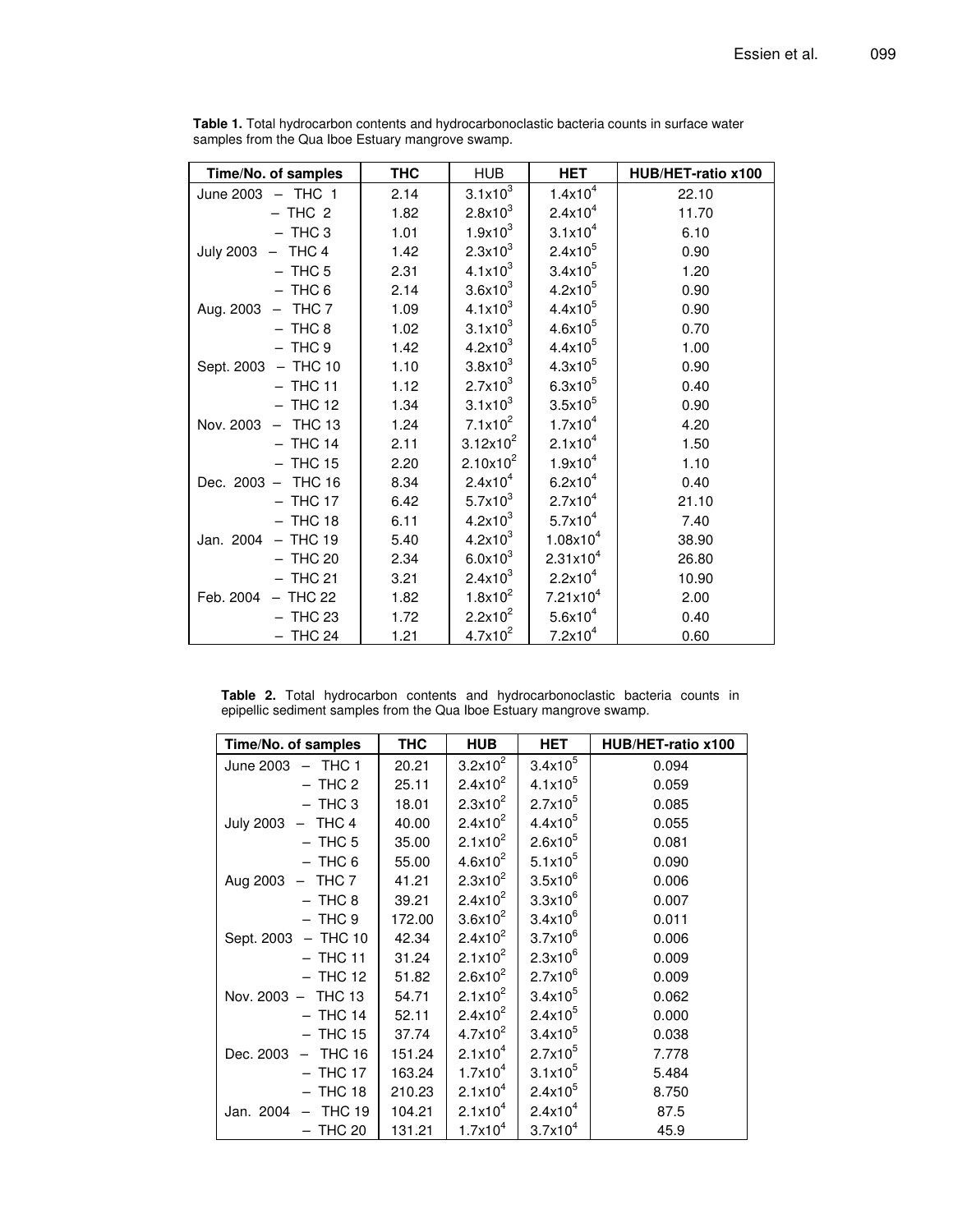**Table 2.** Contd.

| - THC 21   170.21   $3.1 \times 10^3$   $3.1 \times 10^4$ |       |                                                    |                     | 10.0  |
|-----------------------------------------------------------|-------|----------------------------------------------------|---------------------|-------|
| Feb. 2004 $-$ THC 22                                      | 98.31 | $2.3x10^{3}$ 4.2x10 <sup>4</sup>                   |                     | 5.476 |
| – THC 23                                                  |       | 111.02   7.2x10 <sup>3</sup>   7.1x10 <sup>4</sup> |                     | 10.14 |
| $-$ THC 24                                                | 98.31 | 6.2 $\times$ 10 $^3$                               | $2.4 \times 10^{4}$ | 25.83 |

**Table 3.** Total hydrocarbon contents and hydrocarbonoclastic bacteria counts in benthic sediment samples from the Qua Iboe Estuary mangrove swamp.

| Time/No. of samples | <b>THC</b> | <b>HUB</b>          | <b>HET</b>          | HUB/HET-ratio x100 |
|---------------------|------------|---------------------|---------------------|--------------------|
| June 2003 - THC 1   | 10.00      | $2.3x10^2$          | $3.1x10^{3}$        | 7.40               |
| $-$ THC 2           | 5.00       | $3.4x10^2$          | $4.2x10^3$          | 8.10               |
| $-$ THC 3           | 22.00      | $3.2x10^2$          | $3.8\times10^3$     | 8.40               |
| July 2003 - THC 4   | 17.12      | $1.8x10^2$          | $4.2x10^{3}$        | 4.30               |
| $-$ THC 5           | 8.52       | $4.2x10^2$          | 5.2x10 <sup>3</sup> | 8.10               |
| $-$ THC 6           | 21.33      | $2.3x10^2$          | 6.3x10 <sup>3</sup> | 3.60               |
| Aug.2003 - THC 7    | 16.82      | $2.4x10^2$          | 2.4x10 <sup>4</sup> | 10.00              |
| $-$ THC 8           | 17.32      | $1.4x10^2$          | $3.3x10^{4}$        | 0.40               |
| $-$ THC $9$         | 17.33      | $2.3x10^2$          | 7.2x10 <sup>4</sup> | 0.30               |
| Sept. 2003 - THC 10 | 16.12      | $3.1x10^3$          | $2.8x10^{6}$        | 0.10               |
| $-$ THC 11          | 8.32       | 1.2x10 <sup>3</sup> | $4.2x10^{6}$        | 0.10               |
| $-$ THC 12          | 21.33      | $1.3x10^{3}$        | $3.5x10^6$          | 0.10               |
| Nov. 2003 - THC 13  | 20.42      | $6.2x10^2$          | $3.8x10^{4}$        | 1.60               |
| $-$ THC 14          | 47.01      | $4.1x10^2$          | 3.2x10 <sup>4</sup> | 1.30               |
| $-$ THC 15          | 43.71      | $2.3x10^2$          | 4.2x10 <sup>4</sup> | 0.50               |
| Dec. 2003 - THC 16  | 93.24      | 5.2x10 <sup>3</sup> | $4.1x10^{5}$        | 1.30               |
| $-$ THC 17          | 72.36      | 4.2x10 <sup>3</sup> | $2.2x10^5$          | 1.90               |
| $-$ THC 18          | 80.44      | 5.2x10 <sup>3</sup> | $3.9x10^{5}$        | 1.30               |
| Jan. 2004 - THC 19  | 210.11     | $3.2x10^4$          | $6.6x10^{6}$        | 0.50               |
| $-$ THC 20          | 180.11     | $3.4x10^4$          | $3.4x10^{6}$        | 1.00               |
| $-$ THC 21          | 198.21     | $2.6x10^{4}$        | $3.3x10^6$          | 0.80               |
| Feb. 2004 - THC 22  | 232.00     | $3.3x10^{4}$        | $4.7x10^{6}$        | 0.70               |
| $-$ THC 23          | 192.11     | $7.1x10^4$          | $3.2x10^6$          | 0.90               |
| $-$ THC 24          | 201.11     | $1.8x10^4$          | $4.2x10^6$          | 0.40               |

Etesin of Environmental Laboratory, Aluminium Smelter Company, Ikot Abasi, for assistance with the chemical analyses and the Akwa Ibom State Ministry of Environment for financial support.

#### **REFERENCES**

- Radojevic M, Baskin VM (1999). Practical Environmental Analysis*.* Royal Society of Chemistry, UK. p.459.
- Amadi EN, Braide SA (2003). Distribution of Petroleum hydrocarbon degraders around petroleum-related facilities in a Mangrove Swamp of the Niger Delta. J. Nig. Environ. Society*.* 1(2): 187-192.
- Antai SP, Mgbomo E (1989). Distribution of hydrocarbon utilizing bacteria in oil spill areas. Microbios Letters*.* (40):137–143.

APHA (1998). Standard methods for the examination of water and

waste water. 20<sup>th</sup> ed. American Public Health Association.

- Ashok BT, Saxena S (1995). Biodegradation of polycyclic aromatic hydrocarbons – a review. J. Sci. Ind. Res. (54): 443 – 451.
- Ashok BT, Saxena S, Singh KP, Mistral J (1995). Biodegradation of polycyclic aromatic hydrocarbons in soil around Mathura oil refinery, India World J. Microbiol. Biotechnol. (11): 691-692.
- Atlas RM (1981). Microbial degradation of petroleum hydrocarbons: An environmental perspective. Microbiol. Rev. (45):180 –209.
- Babcock MM, Lrvin GV, Harris PM, Cubick JA, Rice SD (1996). Persistence of oiling messel beds three and four years after the
- Exxon Valdez oil spill. American Fish Society Symposium*.* (18): 286- 297.
- Bachoon DS, Hudson EE, Araujo R (2001). Microbial community assessment in oil impacted salts marsh sediment microcosms by traditional and invoice acid-based indices. J. Microbiol. Methods*.*  $(46): 37 - 49.$
- Boehm, PD (1981). Petroleum in the marine environment: physical and